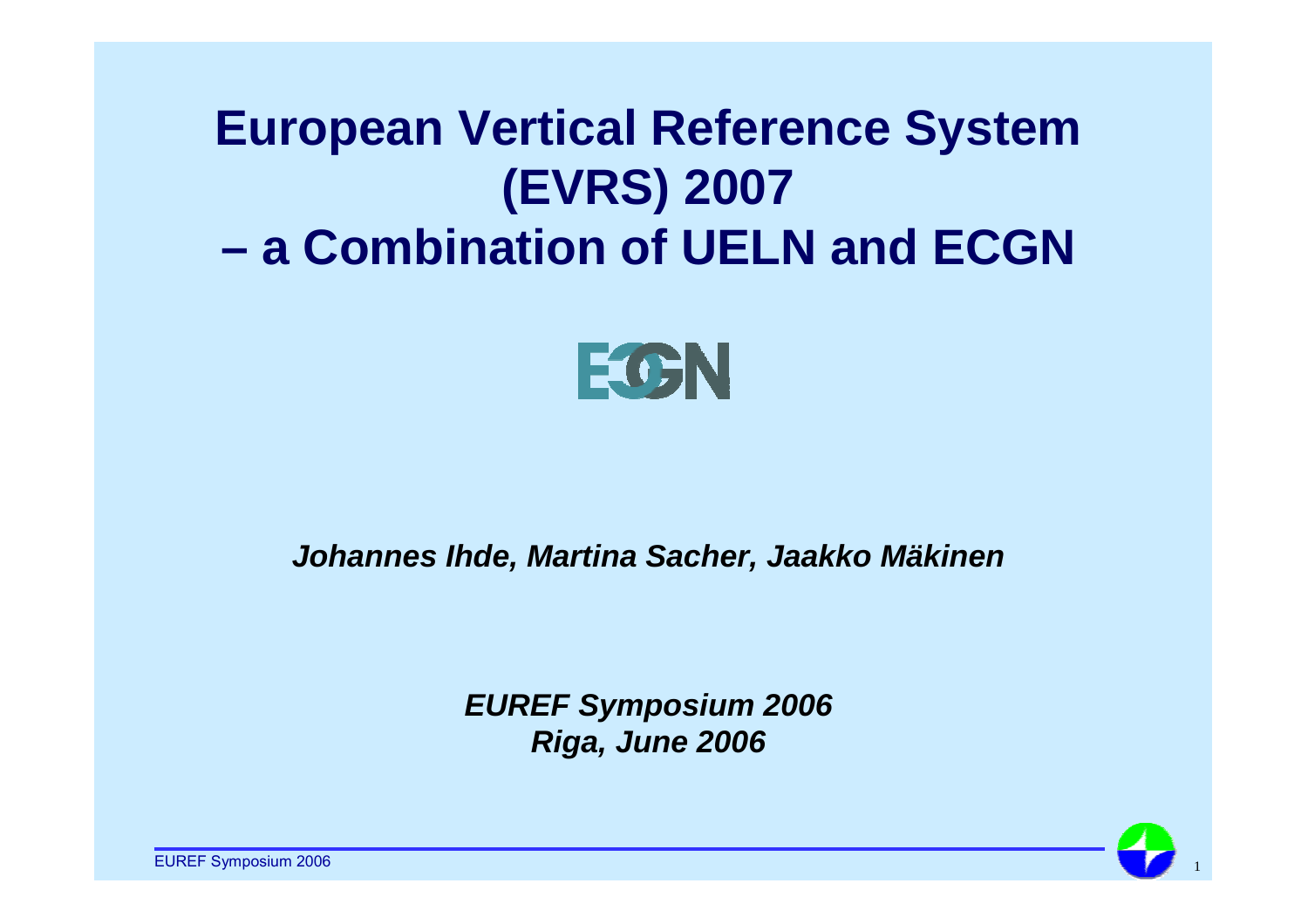## **Contents/Outline**

- **I. Objectives**
- **II. IVRS Conventions – Status**
- **III. EVRS Realization – Principles and Strategy**
- **IV. Role of ECGN**
- **V. Outlook - The Next Steps**

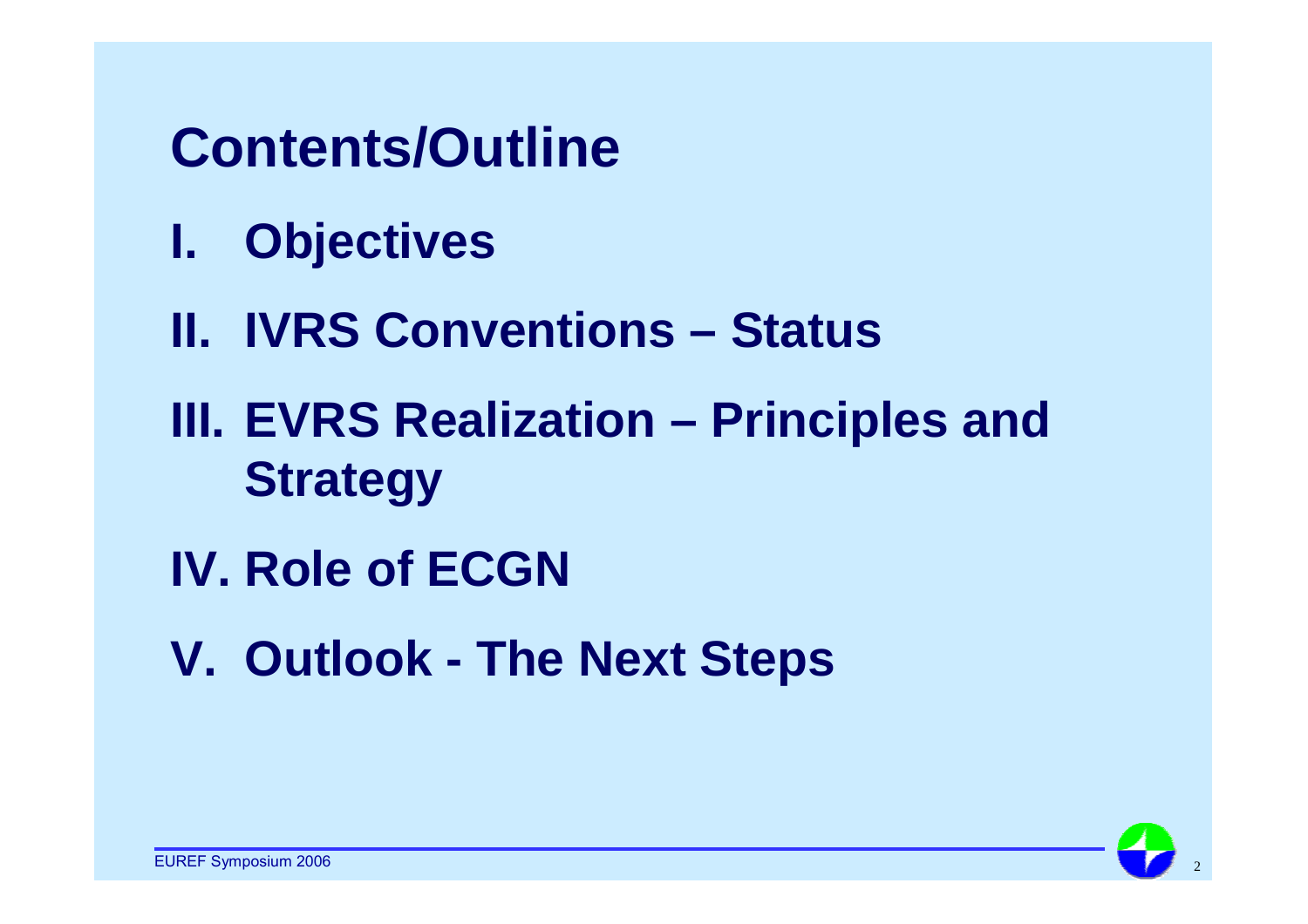### **IAG Inter-commission Project (ICP) 1.2 Vertical Reference Frames (2003 – 2007)**

**Objective:**

**Provide the fundamentals for the installation of a unified global vertical reference frame.**

**Tasks:**

**To elaborate a proposal for the definition and realization of a global vertical reference system (World Height System – WHS)**

**To derive transformation parameters between regional vertical reference frames**

**To establish an information system describing the various regional vertical reference frames and their relation to a world height frame (WHF).**

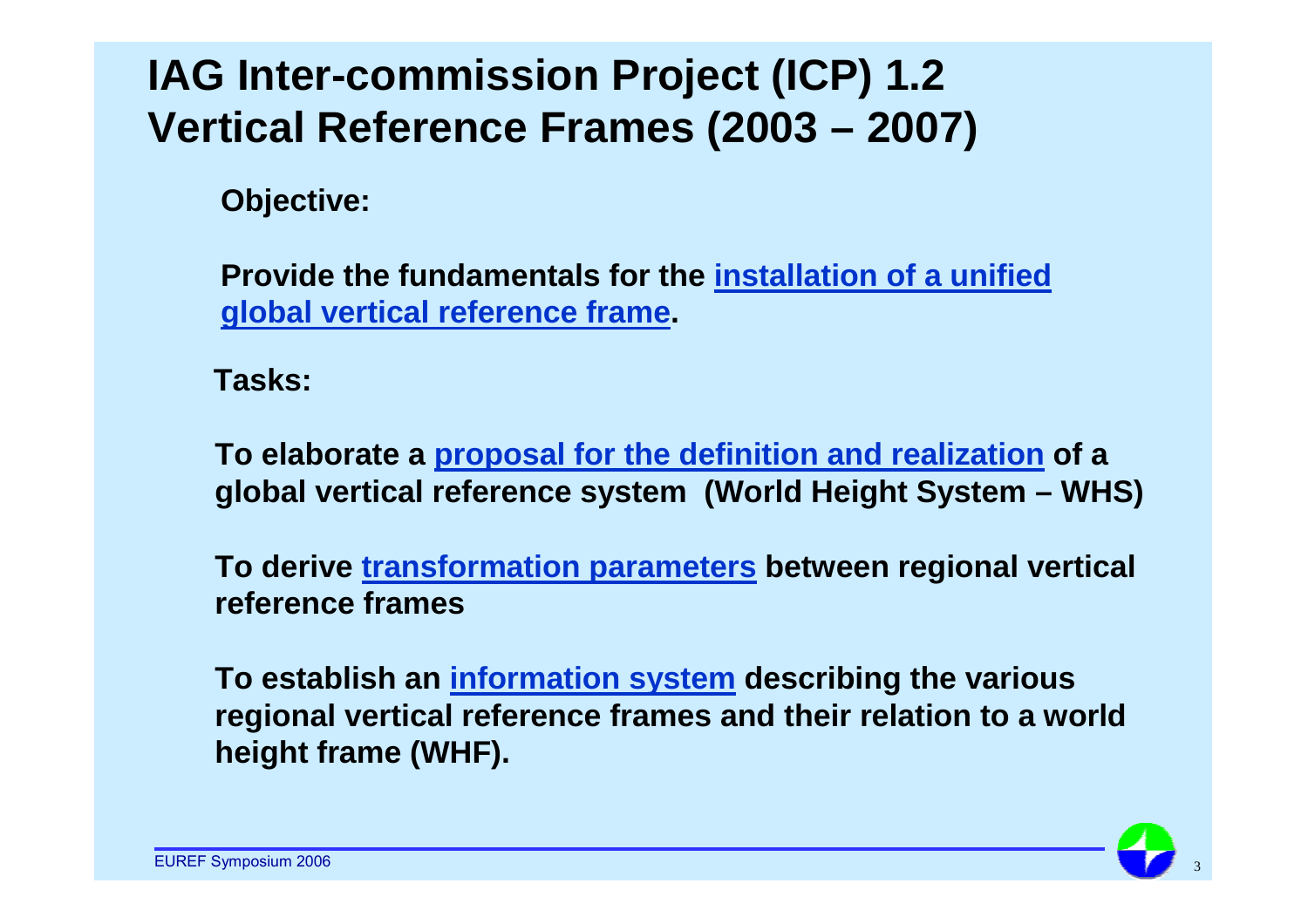## **I. Objectives of EVRS 2007**

- • **Request of EC, Consideration of user requirements in Europe**
- • **Realization of an up-to-date European Height Reference Frame**
- • **Continuation of the previous development of European Vertical Reference System**
- $\bullet$  **Guarantee of a 1 cm accuracy level for datum and network realization**
- •**Alignment to IVRS/WHS**

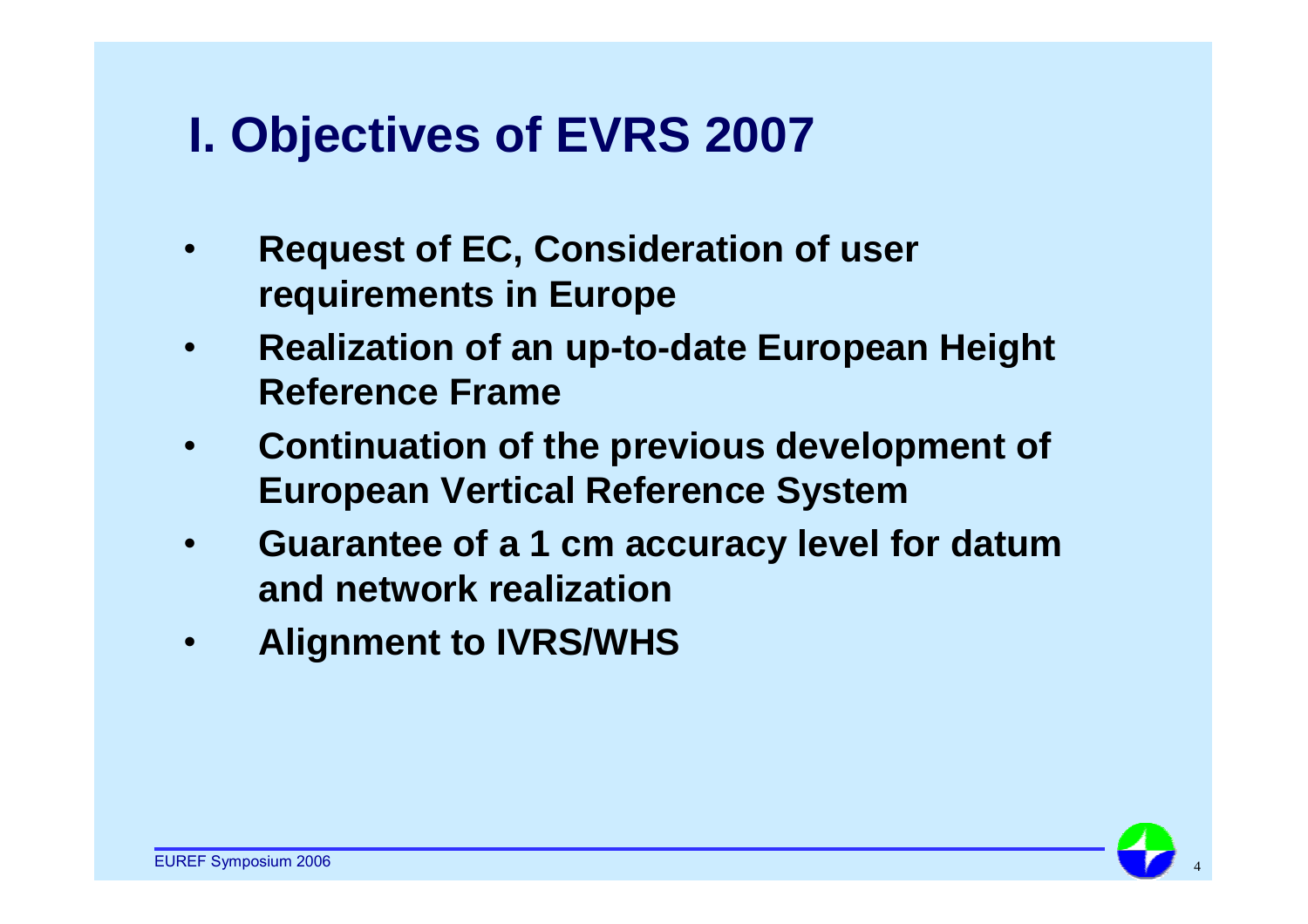## **II. International Vertical Reference System (IVRS) Conventions Concepts and Terminoloy**

**Relationship between gravity field, geopotential field and the spatial reference. Between the geopotential scalar**  field  $\overline{W}(X)$  and the outer Earth gravity vector field  $\vec{g}(x)$  the **following relationship is valid:**

$$
\vec{g} = grad W = -g \begin{pmatrix} \cos \Phi & \cos \Lambda \\ \cos \Phi & \sin \Lambda \\ \sin \Phi \end{pmatrix}, \quad g_p = g(X) = | grad W_p |,
$$

with natural coordinates

astronomical latitude $\Phi$ astronomical longitudeΛ potential of Earth gravity field *W.*

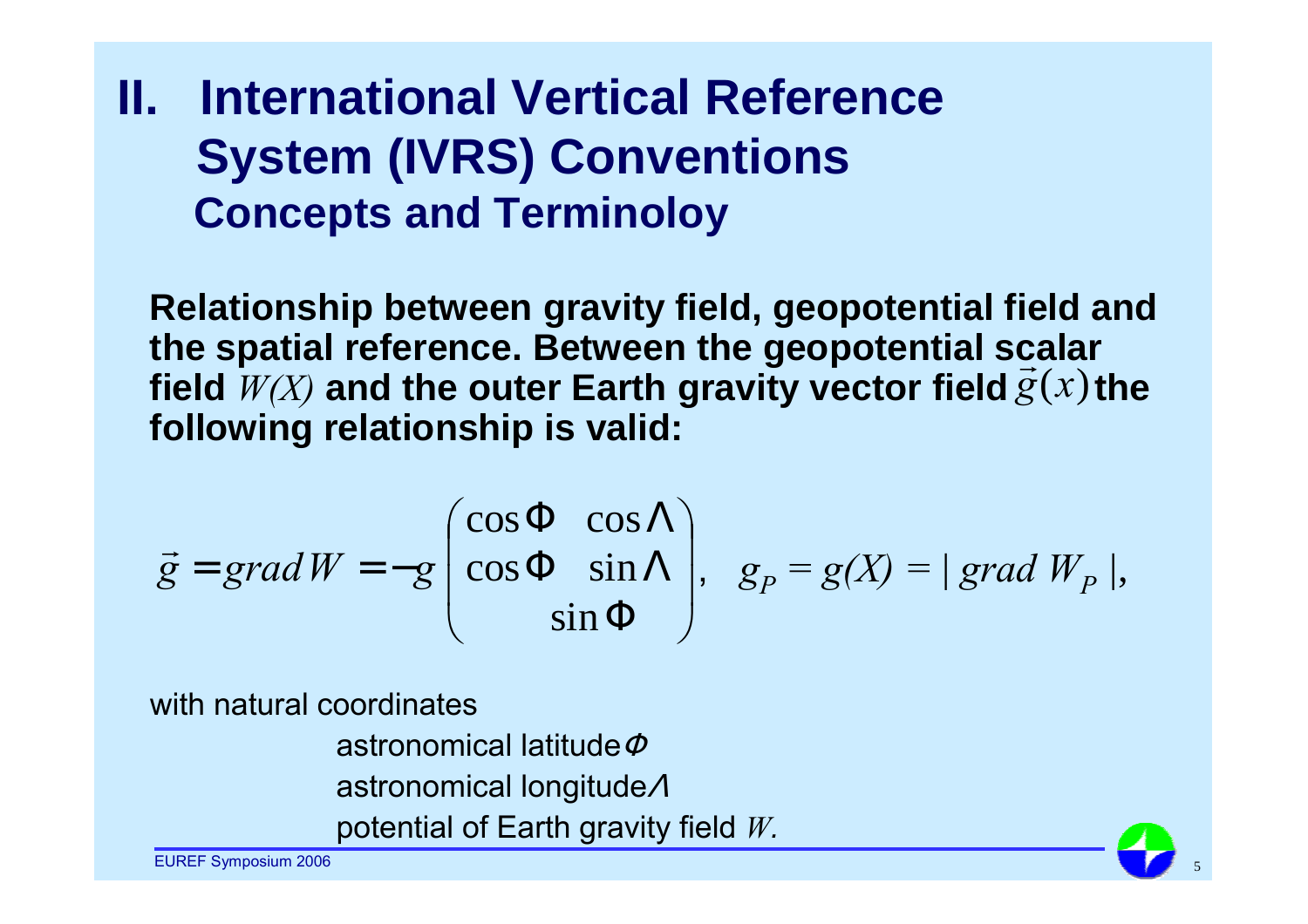#### **In a very general notation we can express the relationship by**

- *P(X, W, g)* = *P(X, W, –∂W/∂H)* **or**
- $W(X) = W_P$  collocated with  $g(X) = g_P = -\partial W_P / \partial H$ .

**The two fields are functions of time in a Euclidian affine space. Therefore we have to consider the time dependence** *t:*

$$
W_p(t) = W_p^0 + \dot{W}_p^0(t - t^0)
$$
  
\n
$$
g_p(t) = g_p^0 + \dot{g}_p^0(t - t^0)
$$
 and  
\n
$$
X_p(t) = X_p^0 + \dot{X}_p^0(t - t^0)
$$

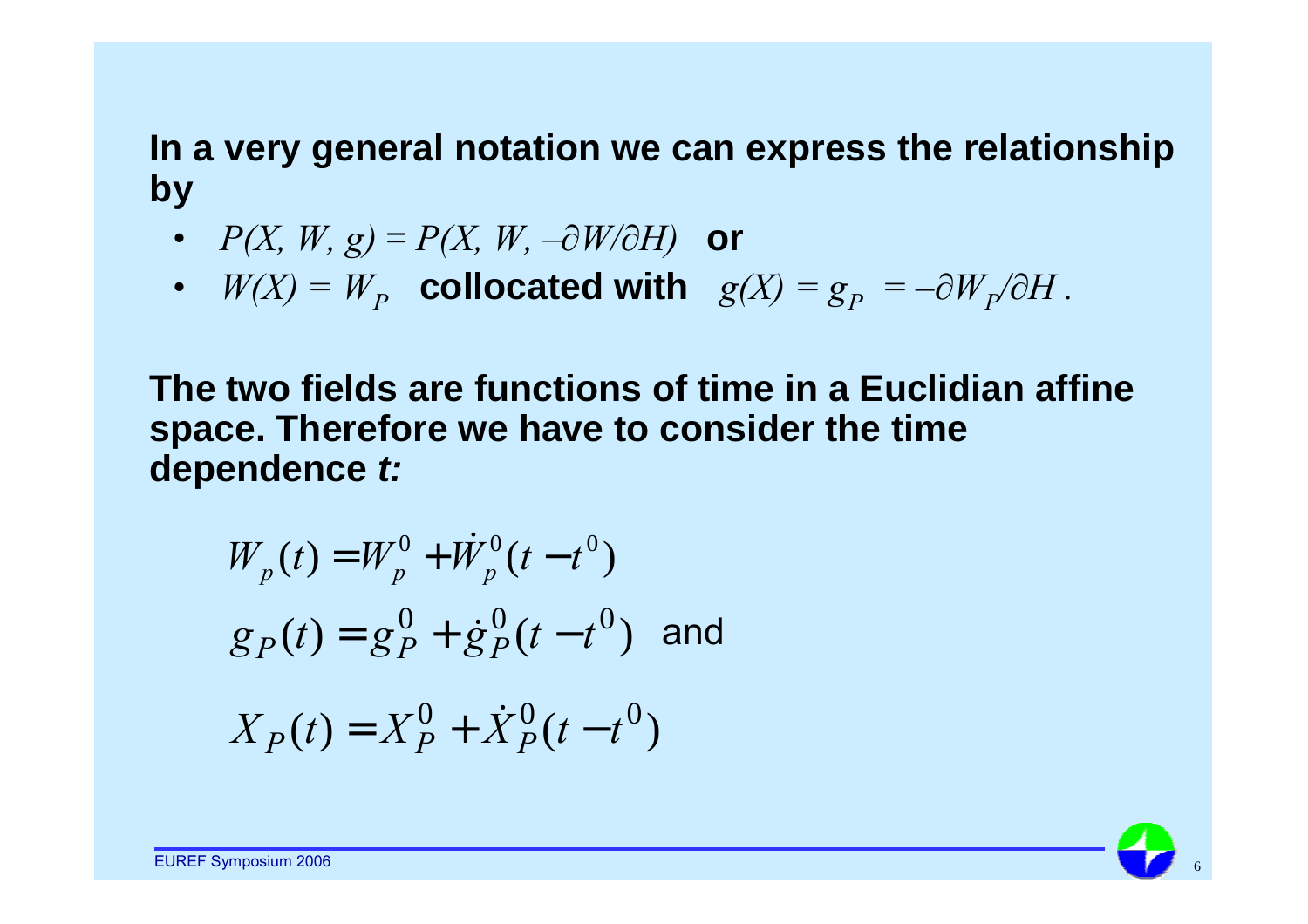### **EVRS 2000 definition** (Tromsø)

**The European Vertical Reference System (EVRS) is a gravityrelated height reference system. It is defined by the following conventions:**

**a) The vertical datum is the zero level of which the Earth gravity field potential**  $W_0$  **is equal to the normal potential of the mean Earth ellipsoid**  $U<sub>0</sub>$ **:** 

 $W_0 = U_0$ .

**b)** The height components are the differences  $\Delta W_p$ **between the potential**  $W_p$  **of the Earth gravity field through the considered points** *P* **and the potential of the EVRS zero level**  $W_0$ **. The potential difference - ∆**  $W_P$ **is also designated as geopotential number**  $c_p$ **:** 

 $-\Delta$   $W_P^{}=W_O^{}-W_P^{}=\mathcal{C}_P.$ **Normal heights are equivalent to geopotential numbers.**

**c)** The EVRS is a zero tidal system<sup>1</sup>, conforming to the **IAG Resolutions No 16 adopted in Hamburg in 1983**

#### *datum*

**geocentric, including oceans and atmosphere**

*W***<sub>0</sub>** independent from the **tidal system (Bursa)**

*coordinate system*

**SI units <sup>m</sup><sup>2</sup> · s-<sup>2</sup>**

$$
W_p = U_p + T_p \text{ (BVP)}
$$
\n
$$
W_p = W_0 - c_p \text{ (levelling)}
$$
\n
$$
H_n = \frac{c_p}{\overline{\gamma}}
$$

*frame*



EUREF Symposium 2006

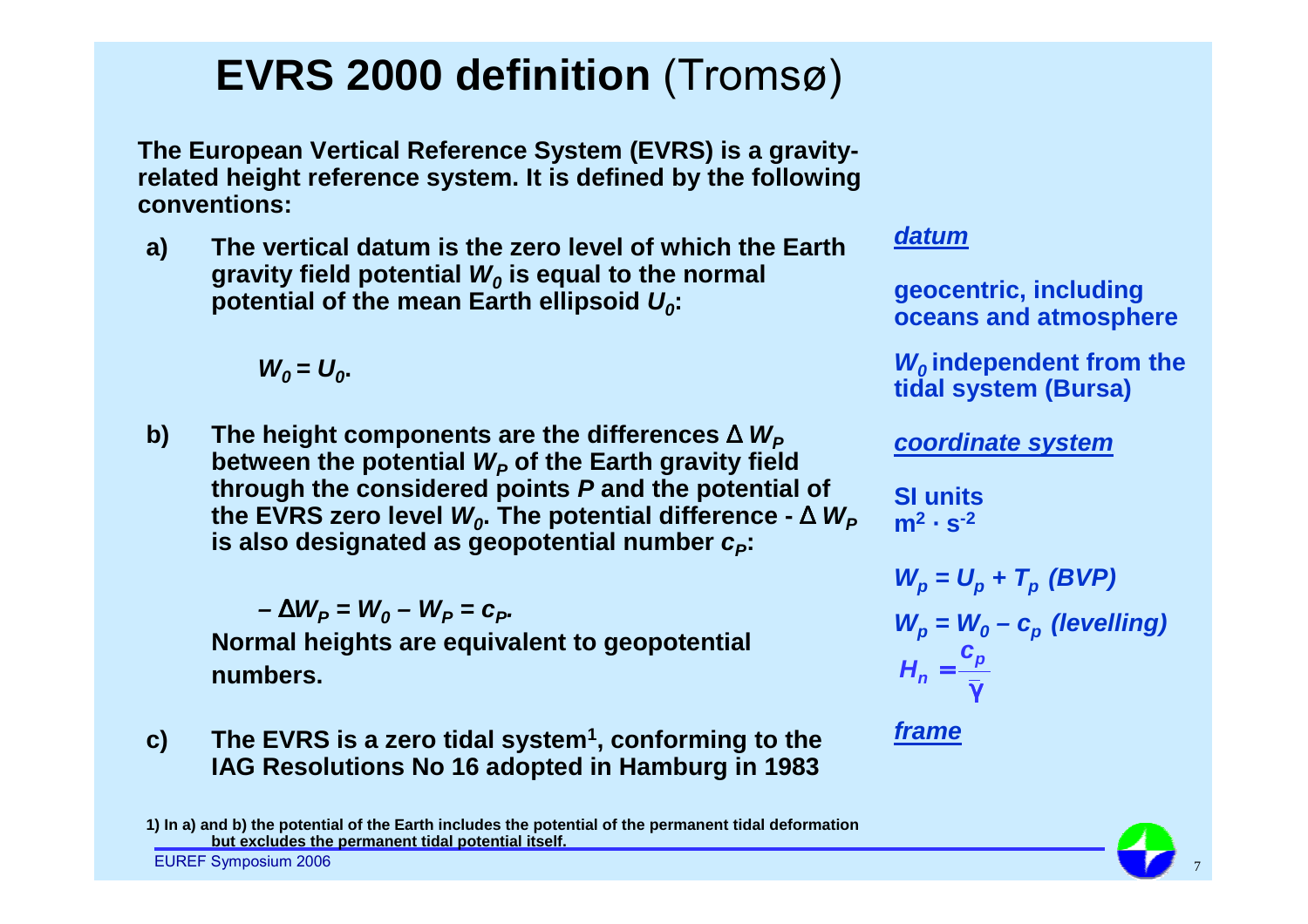#### **IVRS Conventions**

**The International Vertical Reference System (IVRS) definition fulfils the following cnventions:**

**1. The vertical datum is defined as the equipotential surface for which the Earth gravity field potential is constant:**  $W<sub>o</sub>$  = const.

Earth gravity field potential  $W_0$  shall be conventional.

**Comments: Epoch, procedure of processing**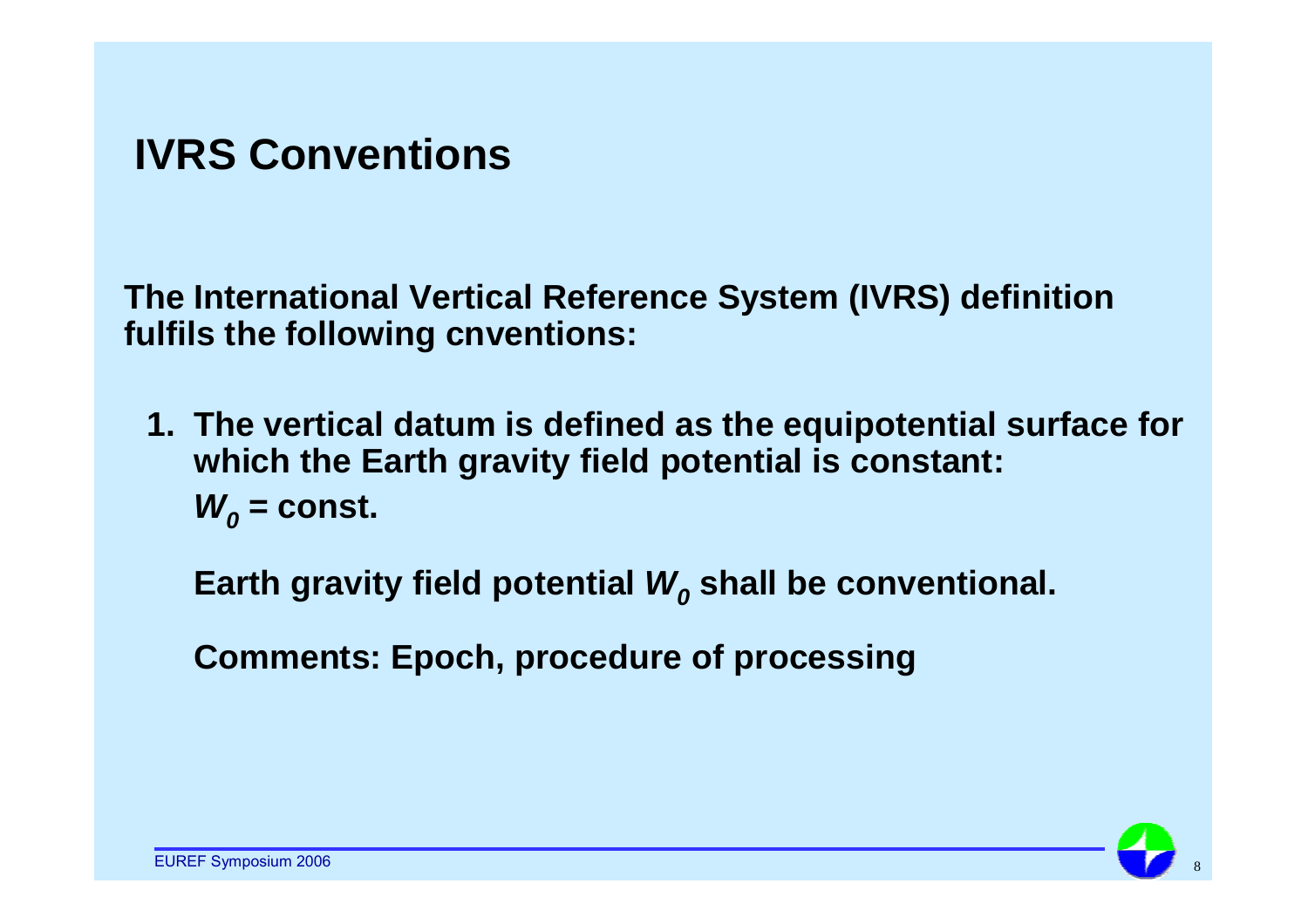- **2. The unit of length is the meter (SI). The unit of time is second (SI). This scale is consistent with the TCG time coordinate for a geocentric local frame, in agreement with IAU and IUGG (1991) resolutions. This is obtained by appropriate relativistic modelling;**
- **3. The height components are the differences** ∆**WP between**  the potential W<sub>p</sub> of the Earth gravity field through the **considered points P and the potential of the CVRS conventional zero level W0. The potential difference** ∆**WP is also designated as geopotential number cP:**

$$
-\Delta W_P = c_P = W_0 - W_P.
$$

**4. The CVRS is a zero tidal system, in agreement with the IAG Resolution No 16 adopted in Hamburg in 1983.**

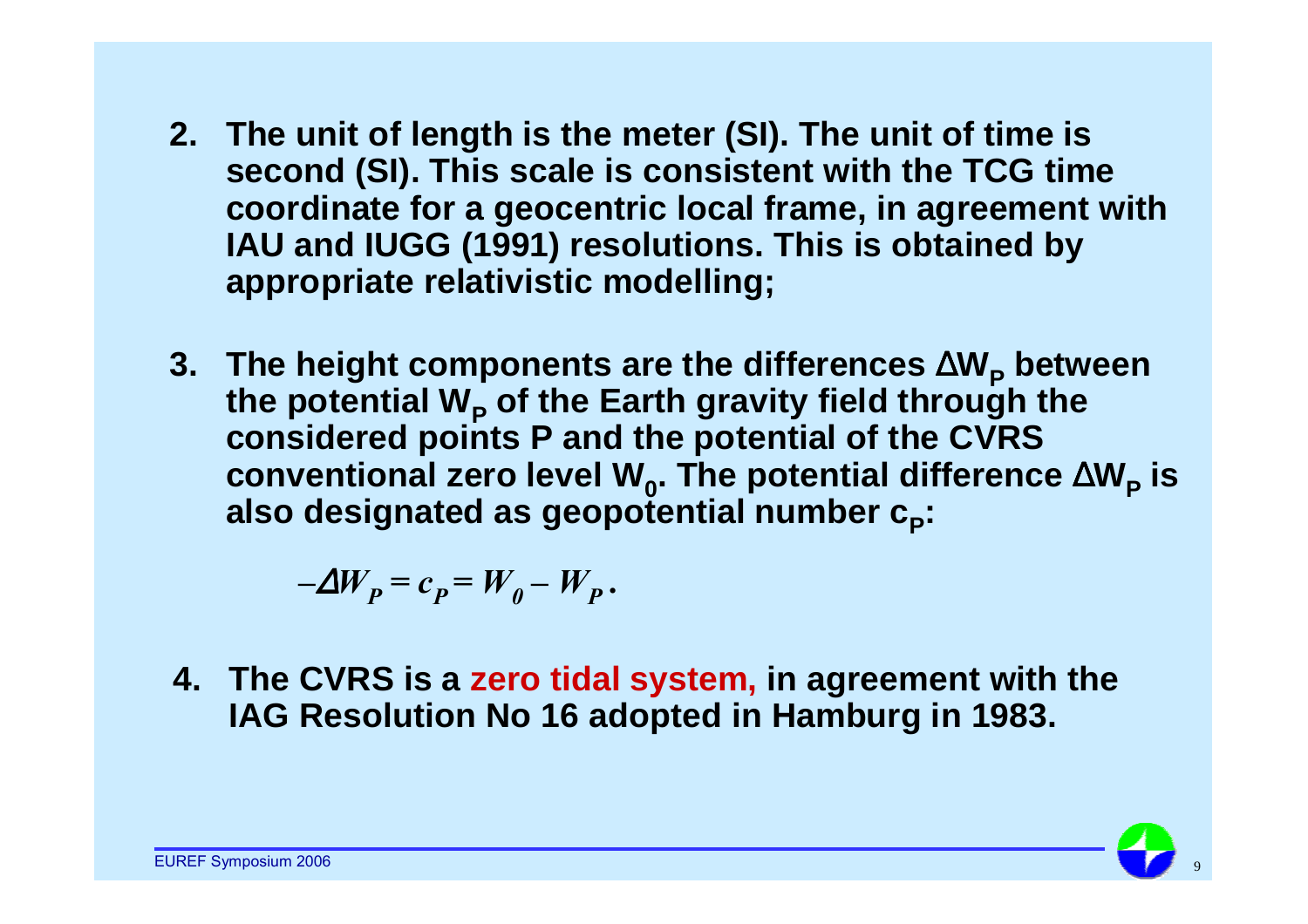### **Realization of IVRS (IVRF)**

#### **Two possible procedures:**

 $W_p = W_0 - c_p$  (levelling) from an adjustment of a levelling network

$$
H_n = \frac{c_p}{\bar{\gamma}}
$$

$$
W_p = U_p + T_p \text{ (BVP)}
$$

*from a new GGM (IAG2005, or a combined CHAMP/GRACE model (CG01C) or the new EGM*

$$
\zeta = \frac{T_p}{\gamma_Q} = \frac{W_p - U_p}{\gamma_Q}
$$

and GPS heights  $h_p$ 

$$
\overline{H_n} = h_p - \zeta
$$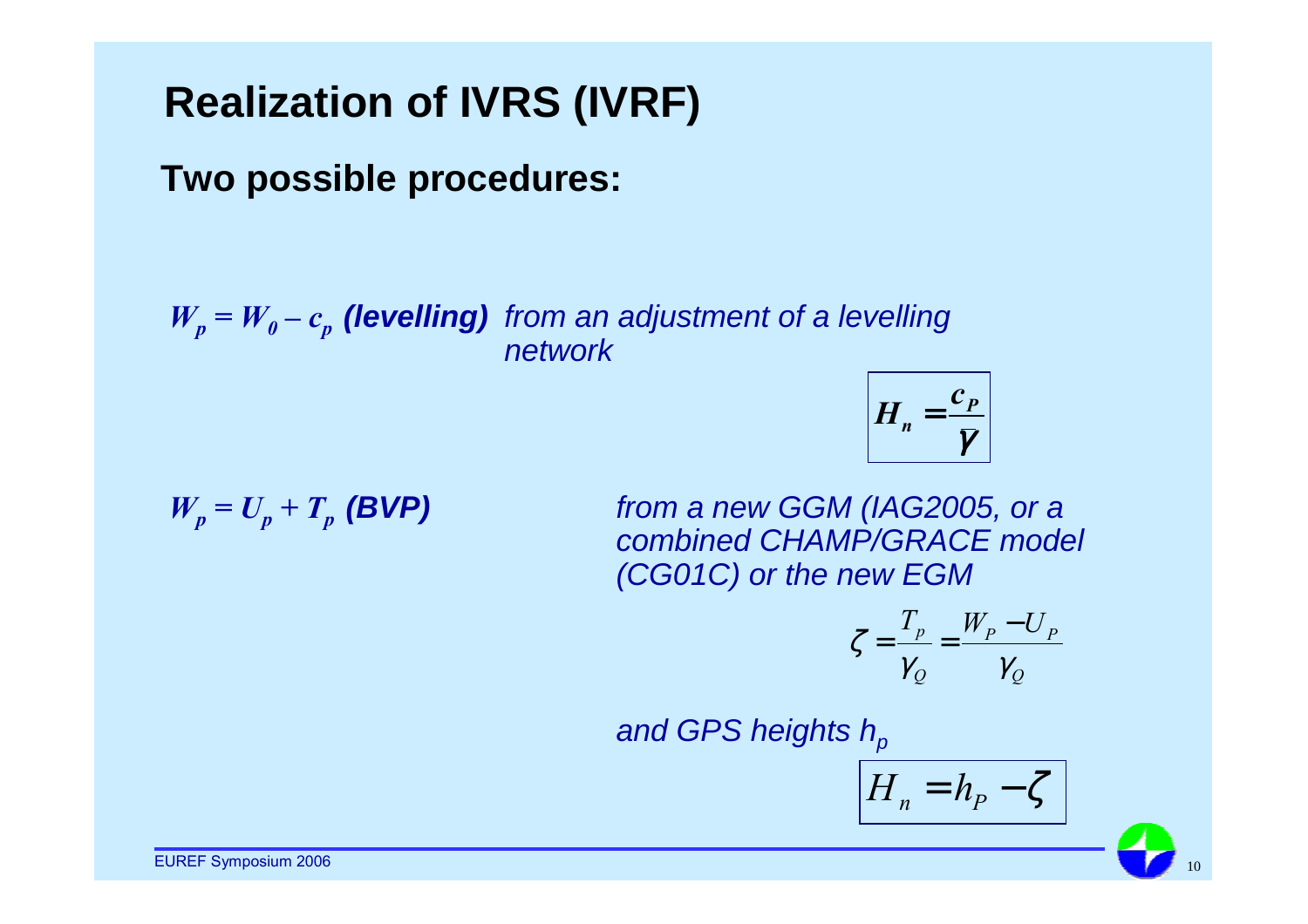## **III. EVRS Realization – Principles and Strategy**

- **(1) New adjustment of the UELN**
- **(2) Keeping the European vertical datum - NAP level - of UELN95/98 at Epoch 2000**
- **(3) Determination of a**  $W_{0E}$  **at Epoch 2000, fixing it and observe the relationship to a**   $W<sub>0</sub>$  of a IVRS
- **(4) Observation of vertical movements of UELN points against the conventional value**  $W_{0E}$
- **(5) Reduction of data - Tidal system**

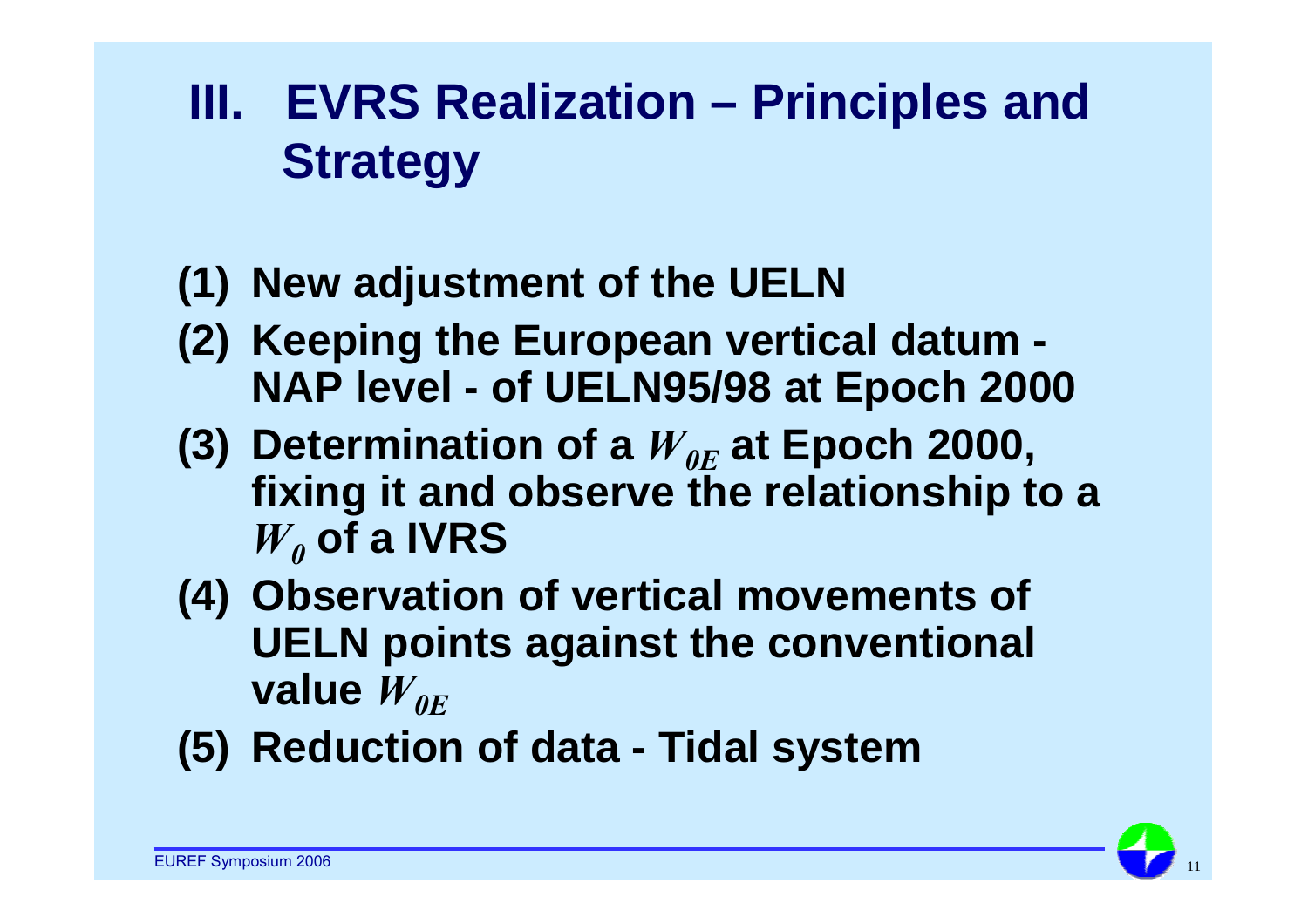### **EVRS Realization - Network**

## **(1) New adjustment of the UELN**

**by** 

**using all current available levelling and gravity observations reducing to the epoch 2000**

$$
c_P = -\Delta W_P = W_0 - W_P
$$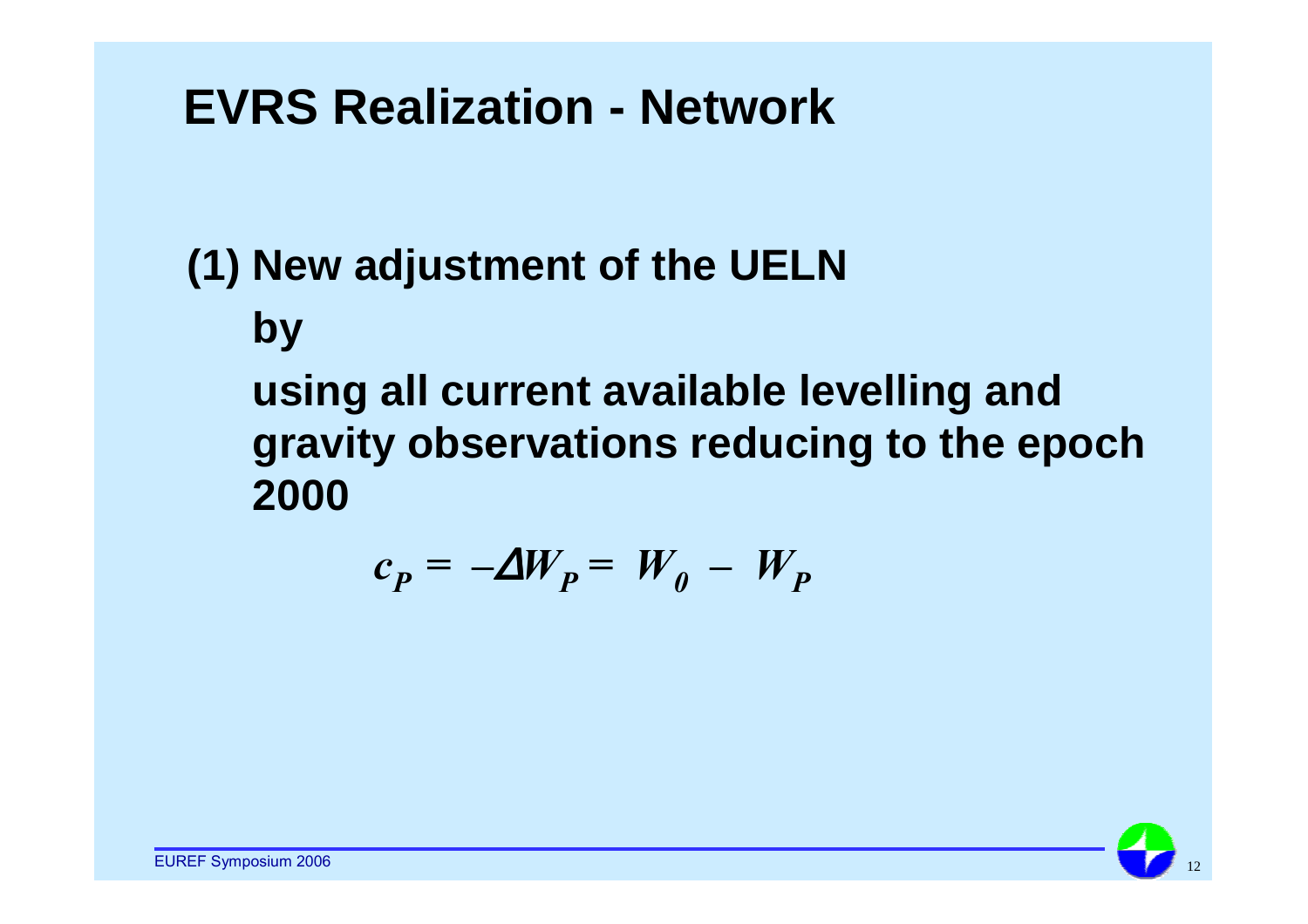### **EVRS Realization - Datum**

- **(2) Keeping the vertical datum European NAP level of UELN95/98 at Epoch 2000 by** 
	- **Fitting the UELN07 (free) adjustment to the UELN95/98 solution by identical points.**
	- **Selection of a couple (3 – 15) of identical points for which it can assumed, that they are stable marked and located in the stable part of the European part plate and connected by precise measurements**

$$
\sum_{i=1}^{n} (c_{P2007} - c_{P95/98}) = 0
$$

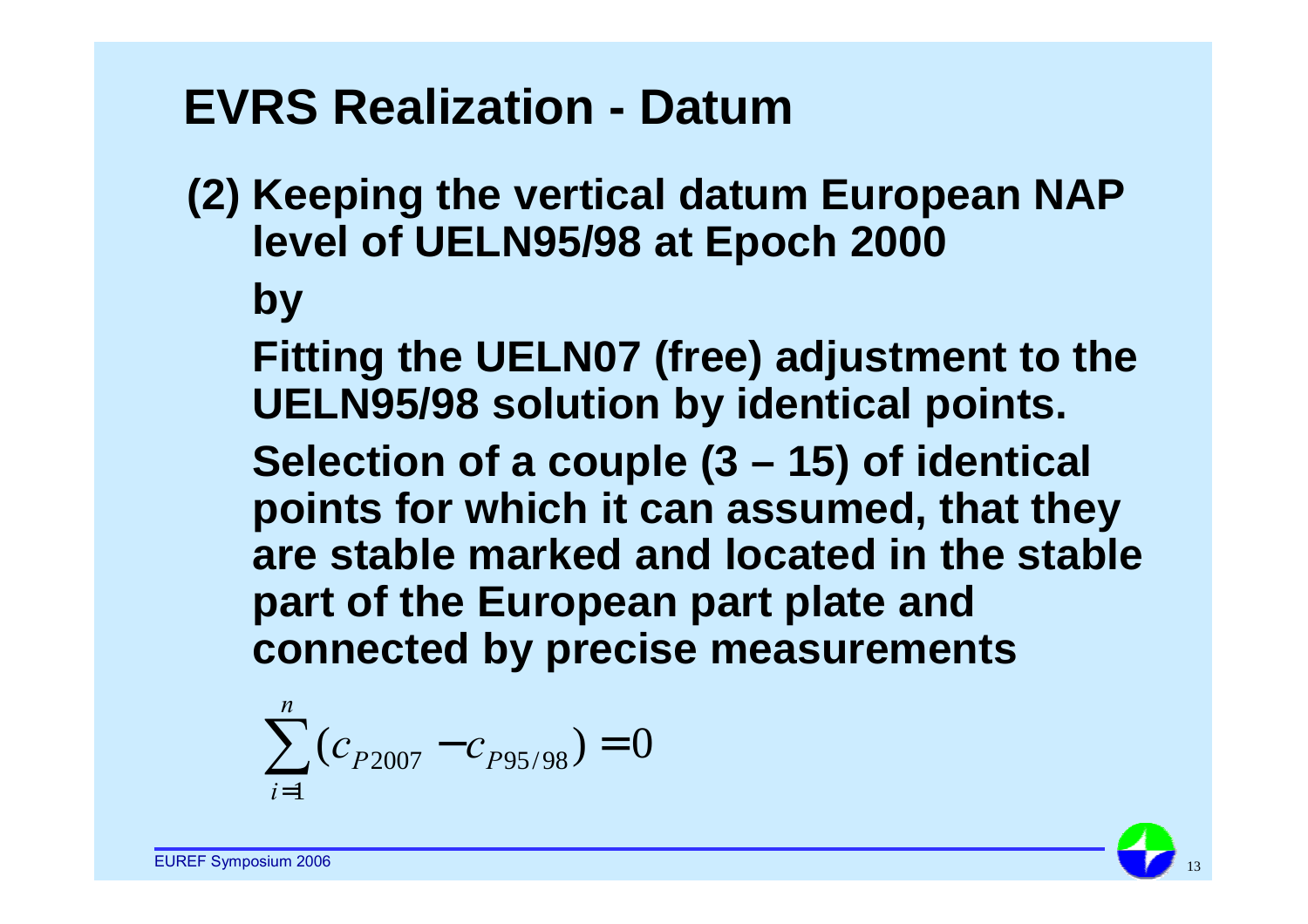## **EVRS Realization – IVRS Alignment**

**(3) Determination of a**  $W_{0E}$  **at Epoch 2000, fixing it and observe the relationship to a**   $W<sub>0</sub>$  of a IVRS

**by**

**GPS/levelling points of EUVN and ECGN and a European geoid bases on IVRS conventional GGM**

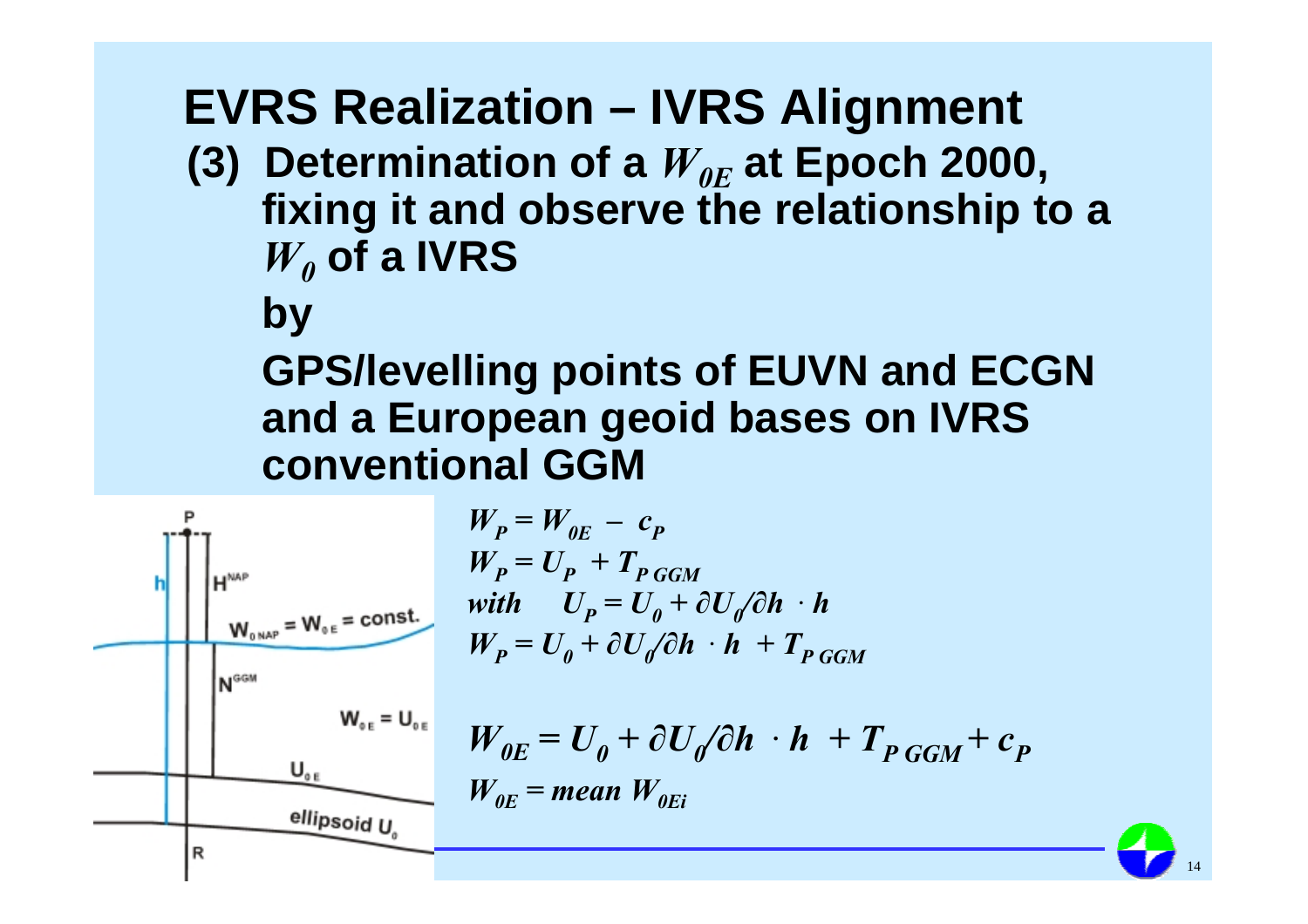## **EVRS Realization- Time Evolution (i)**

**(4) Observation of vertical movements of UELN against a conventional value**  $W_{0E}$ **by** 

**Time series observations of the ECGN as carrier network of the European Vertical Reference Frame and its datum**

$$
X_P(t) = X_P^0 + \dot{X}_P^0(t - t^0)
$$
  
\n
$$
g_P(t) = g_P^0 + \dot{g}_P^0(t - t^0)
$$
  
\n
$$
W_p(t) = W_p^0 + \dot{W}_p^0(t - t^0)
$$

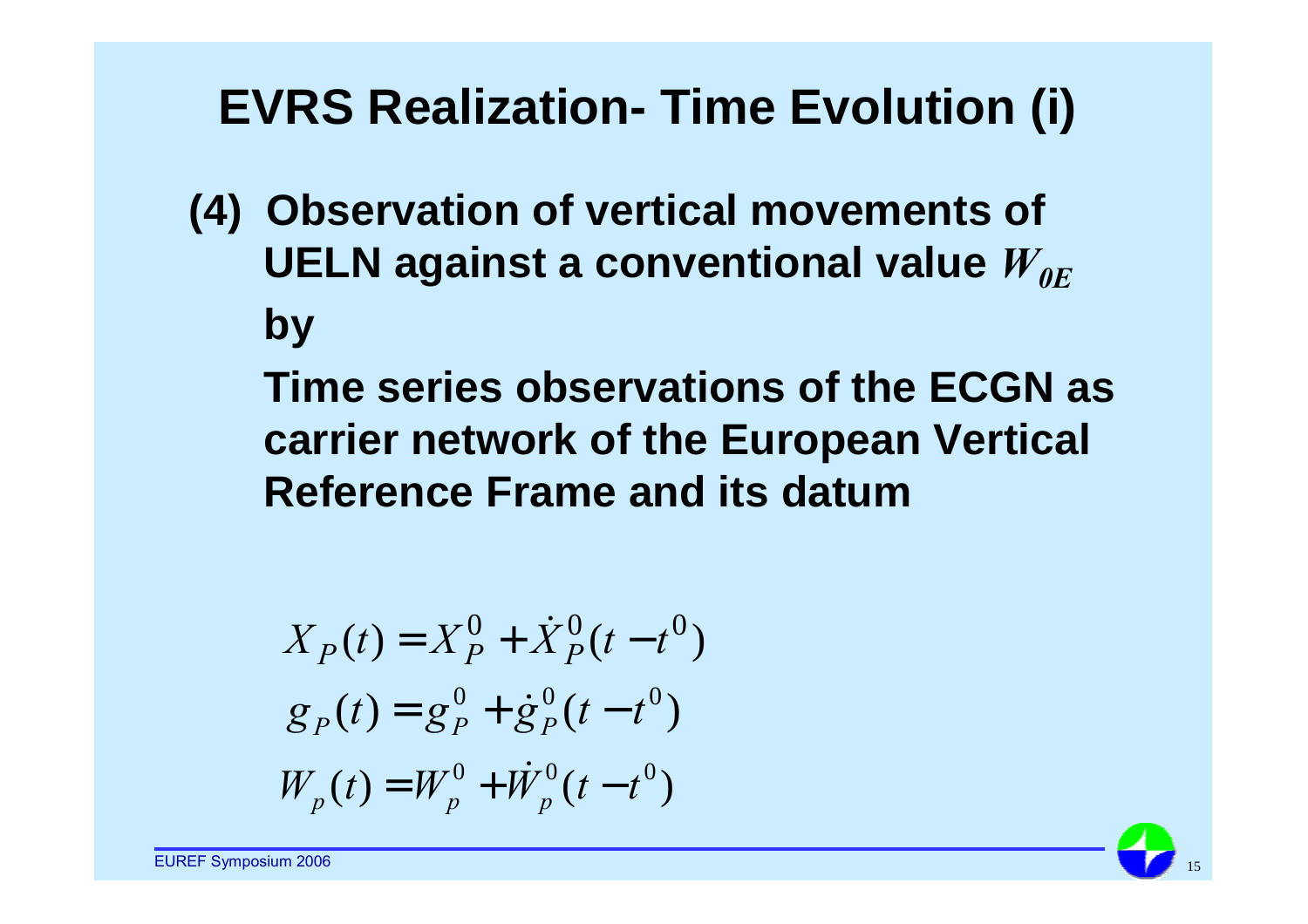## **EVRS Realization - Time Evolution (ii)**

**Under the condition,**

 $v_{hi} = v_{Hi}$ 

**the velocities of the physical heights** *H* **can be derived from time series of the the ITRFxx heights**  *h***:**

 $H_p(t) = H_p^0 + \dot{h}_p^0 (t - t^0)$ 

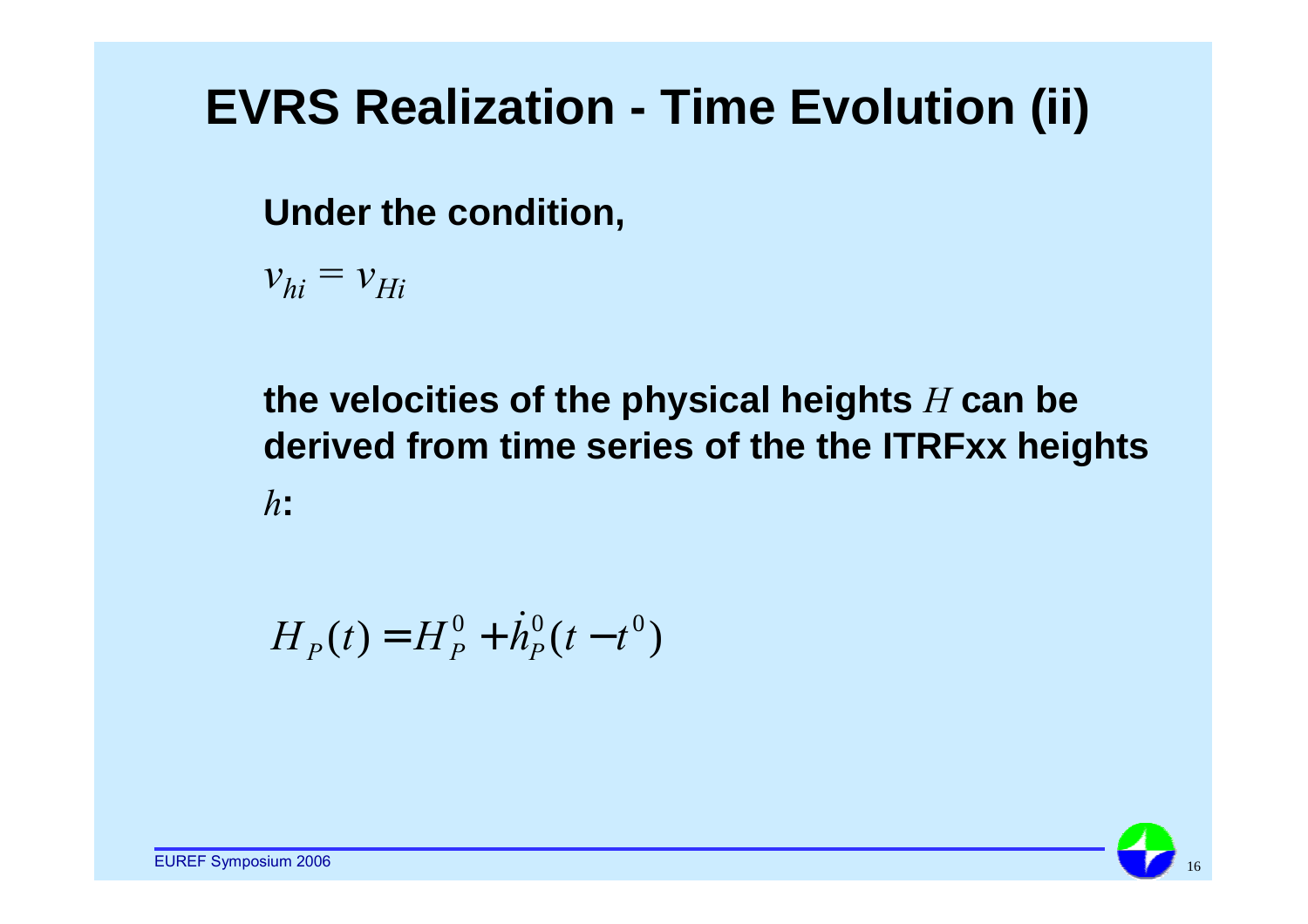#### $X_n$ **ITRFxx, ETRS89**  $\Delta$ **g**<sub>n</sub>  $\xrightarrow{\text{Stokes}}$  **N**<sub>n</sub> **(EGM96) Tide-free system Tide-free crust** (unobservable, far away from the real earth shape – there is no reason for the non tidal/tide free concept) ∆**Hz**  $c_n$ <sup>∆</sup>**gz Stokes Nz (EGG97) Zero tidal system Mean/zero crust** (Recommended by IAG Res. No. 16, 1983) **Relation to N<sub>m</sub> for oceanographic** studies **h**<sub>msl</sub> **Mean tidal** system  $\Delta g_m$   $N_m$   $\Delta H_m$ **Mean/zero crust** (Stokes is not valid if masses outsite the Earth surface) **position X/h mean sea level msl altimetry h levelling height** ∆**H geoid W/N gravity g/**∆**g (5) Reduction of data – Tidal System EVRS Realization – Data Harmonisation**

**EUREF Symposium 2006**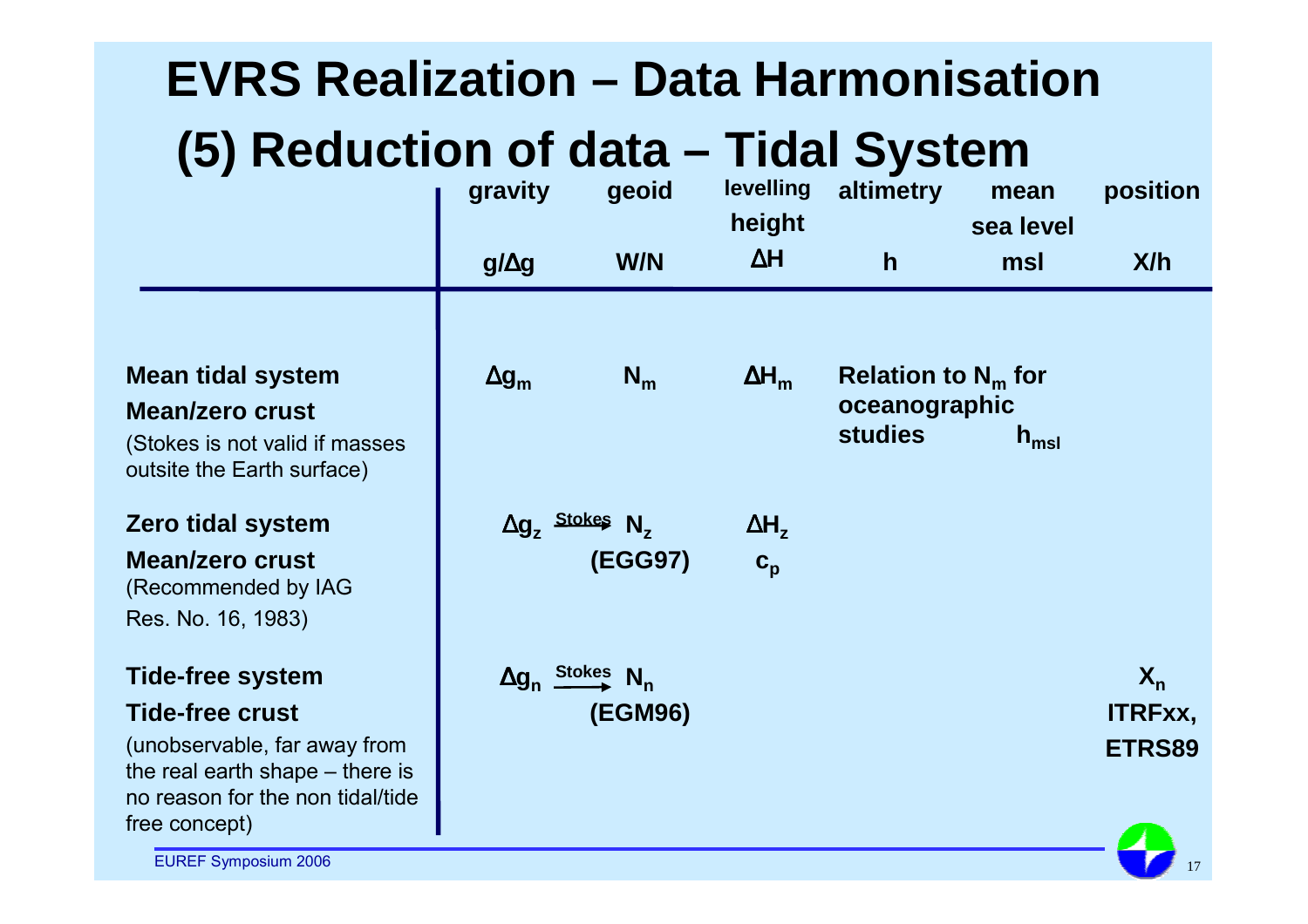### **IV. Role of ECGN**

**Integrated Geodetic Network = 4D Networks**

#### **Needs combination of various geodetic methods** –**levelling / repeated (UELN)**

 $\Delta h_{ii}(t_k) + \varepsilon_{\Delta H i i t} = H_{i, ref} + \Delta t_k \cdot v_i - (H_{i, ref} + \Delta t_k \cdot v_{Hi})$ 

#### –**GPS / permanent (EPN)**

 $v_{hi} + \varepsilon_{vhi} = v_{hi}$  with the convention  $v_{hi} = v_{Hi}$ 

#### –**gravity / permanent and repeated**

 $g_i(t_k) + \varepsilon_{\text{git}} = g_{i,\text{ref}} + \Delta t_k \cdot v_{\text{g}i} = g_{i,\text{ref}} + \Delta t_k \cdot k \cdot v_{\text{H}i}$ 

#### –**tide gauge / permanent**

 $v_{TGi} + \varepsilon_{vTGi} = v_{TGi}$  with the convention  $v_{TGi} = v_{hi} = v_{Hi}$ 

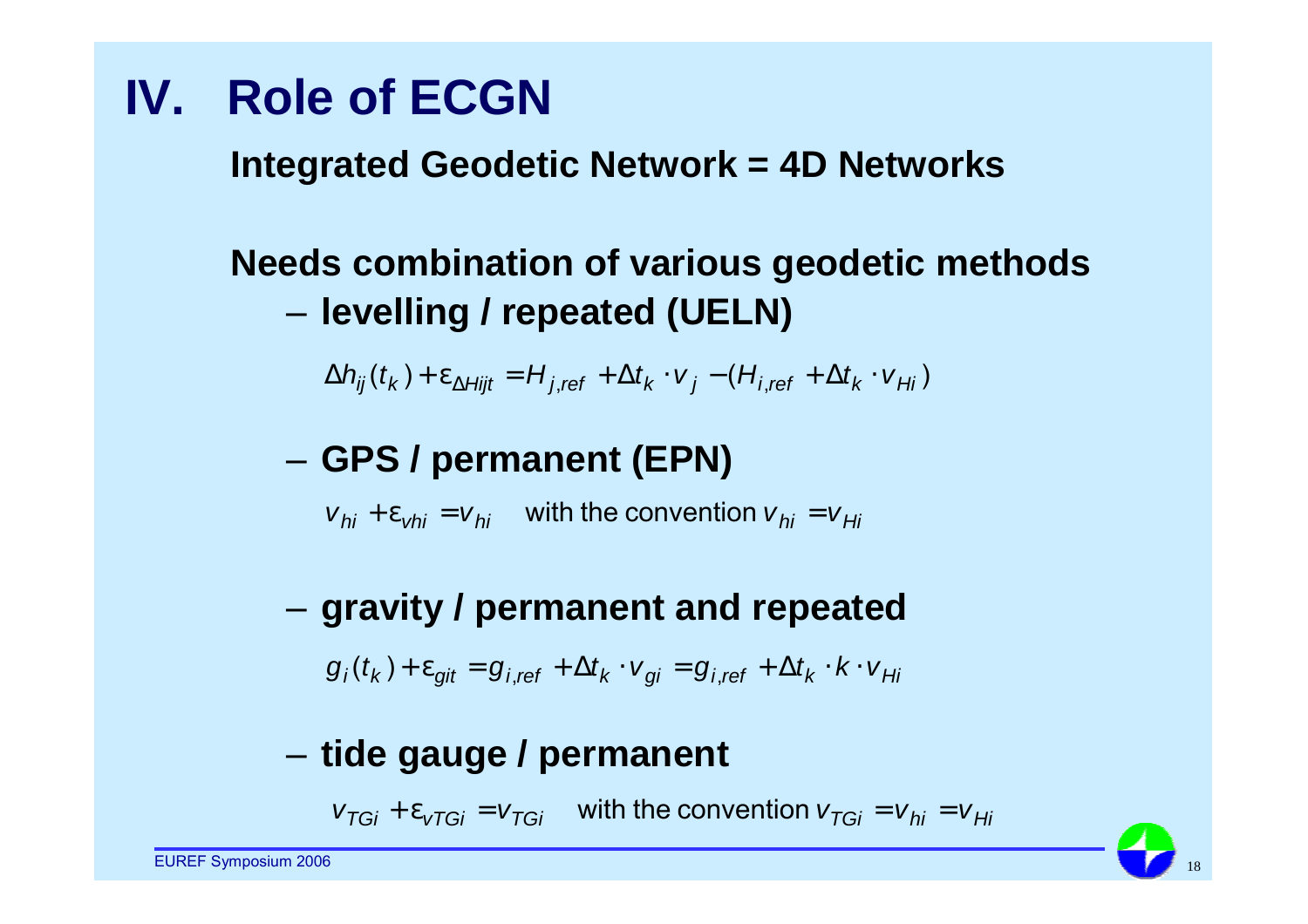#### **Developments of the ECGN since March 2005**

• **April-2005**

**Bologona BOLG (Italy), Trafelberg TRFB (Austria) and Bad Homburg BADH (Germany) get EPN status**

• **September 2005**

**The website is new structured and divided in two separate topics and correspondent websites to have a better understanding and access to the information.**

**Meta Data Form is additionally as Word-Document (ECGN\_meta\_data.doc) available.**

 $\bullet$  **Gravity measurements at several sites: Bologna, Graz, Pfänder, Wettzell, Zimmerwald, Bad Homburg, GOPE, Saßnitz, …**

**Web: www.bkg.bund.de/ecgn/ (or direct: gibs.bkg.bund.de/ecgn/)**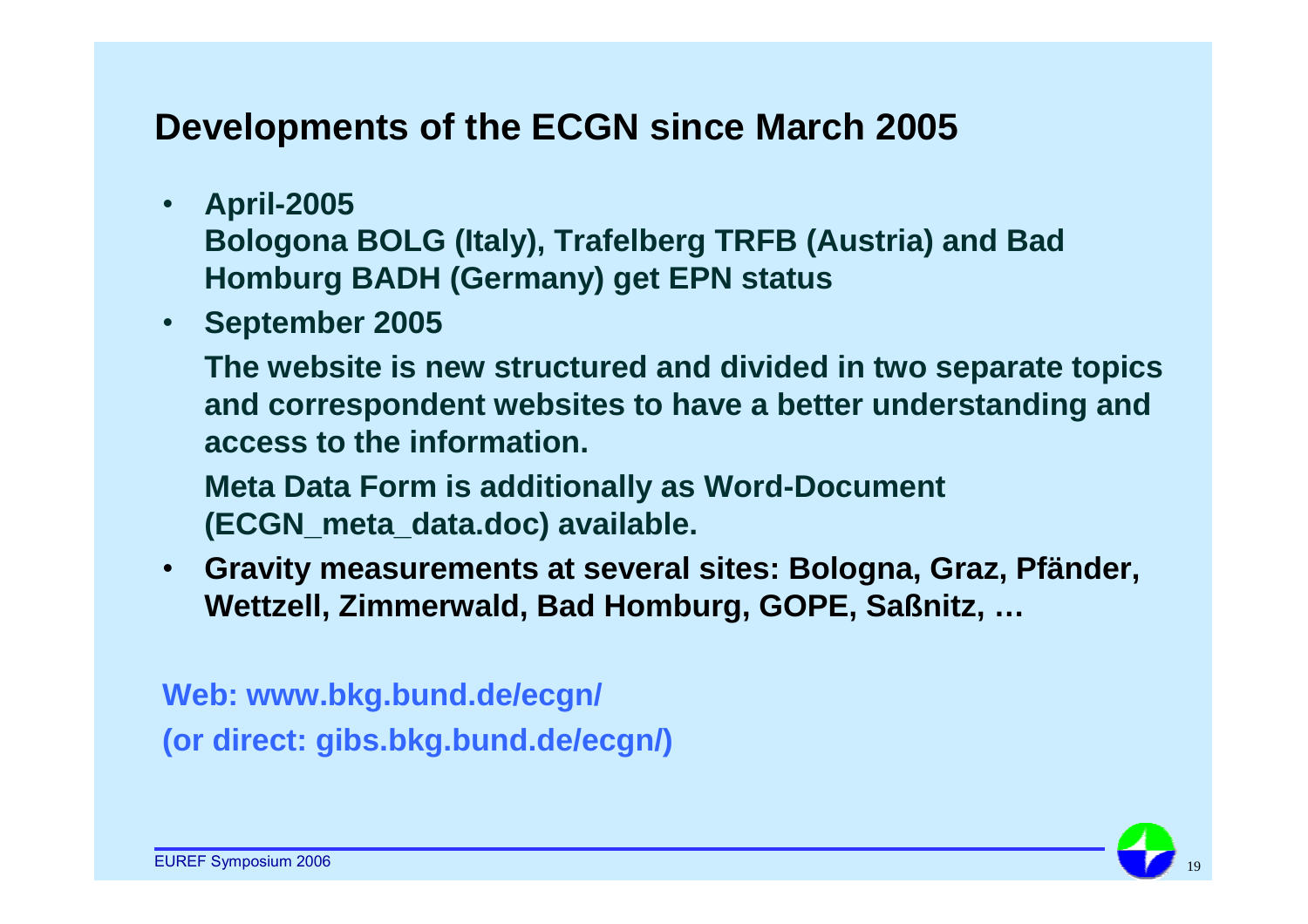#### **In preparation: Proposal for absolute gravity standardisation and a combined network in an improved reference system (IGFS2006 in Istanbul)**

- **The present gravity standard is still defined by IGSN71 reference**
- **Although IAG special study group 3.87 proposed an International Absolute Gravity Basestation Network**
- **Precise absolute gravity observations are carried out by several international institutions but the cooperation usually remains limited to regional applications**
- **A proposal for the unification of the global absolute gravity network sites on the basis of already existing projects.**
- **The standardisation is seen in connection with the requirements of the precise height reference system**
- **An absolute gravity data base is in construction and will be available end of this year: MySQL, FG5 project data files, selection of meta data informations. A prototype is available and will be introduced at IGFS2006**

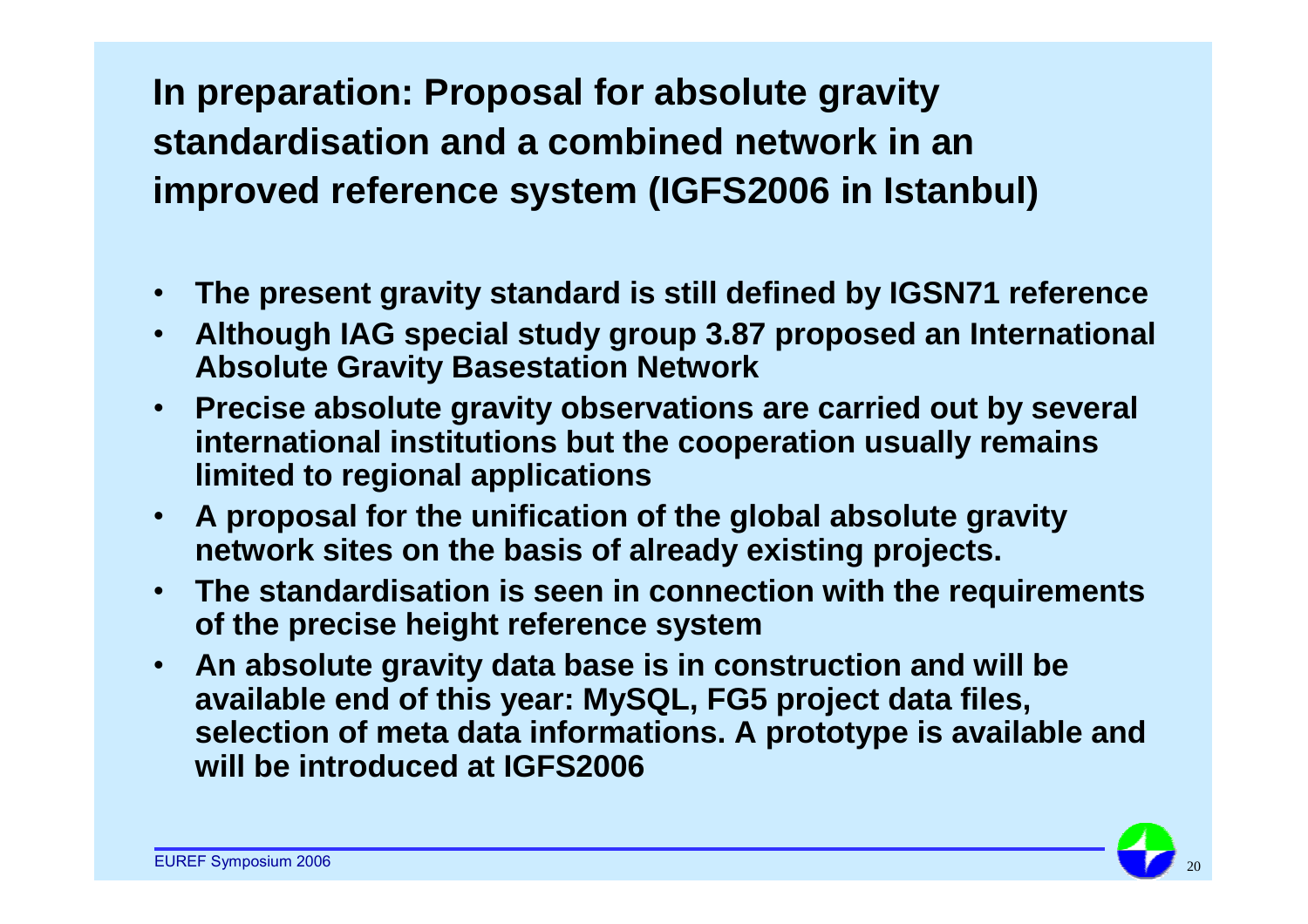

**Selected ECGN stations for EVRS2007 time evolution control** 

**Stations with GNSS, levelling, AG Desirable additional stations ECGN stations with missing elements**

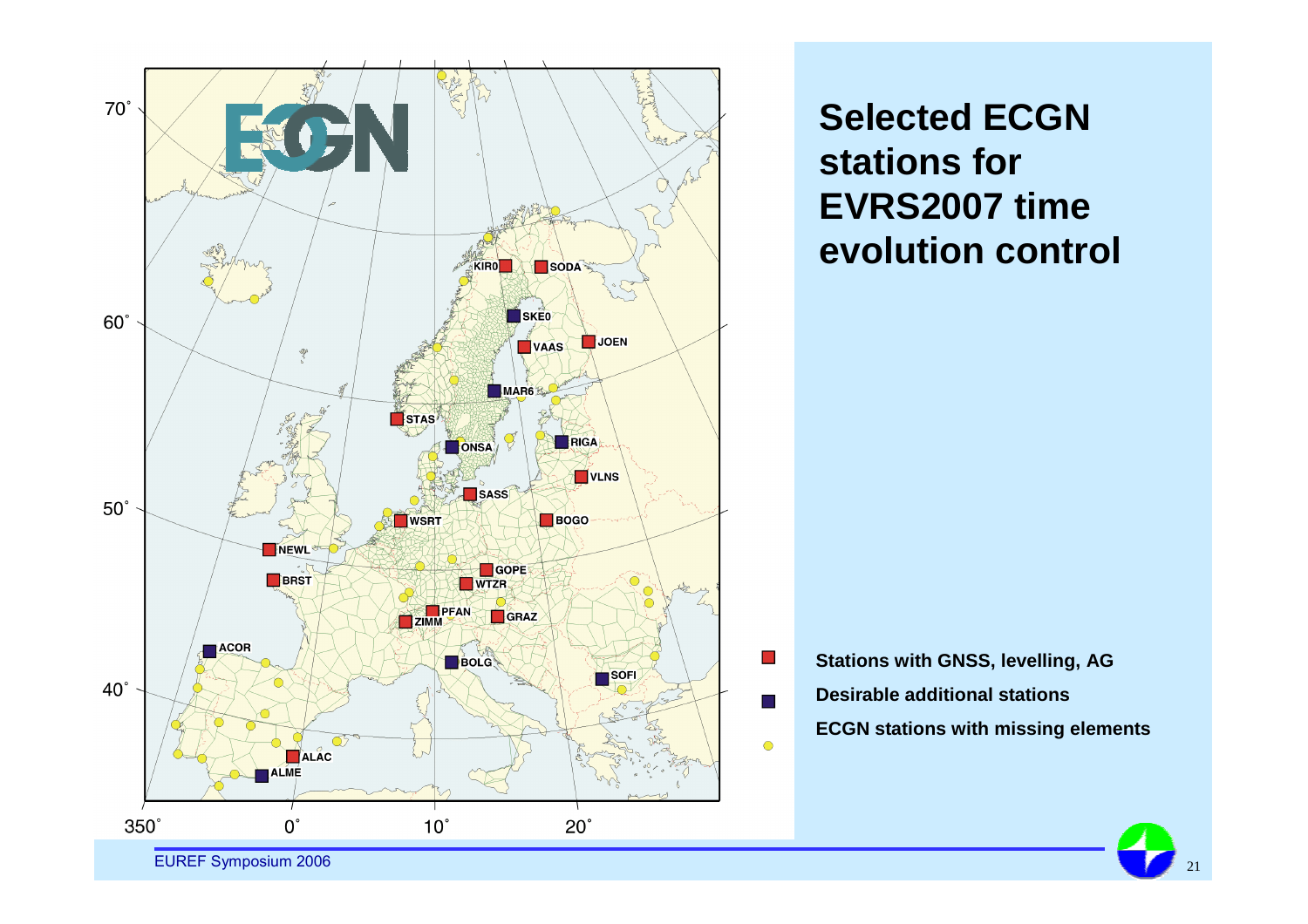#### **Parameters of level ellipsoids**

| ellipsoid                                             | Semi-major<br>axis<br>a<br>in m | flattening<br>$f^{-1}$ | <b>Geocentric</b><br>gravitational<br><b>constant GM</b><br>in $10^8 \text{m}^3 \text{s}^{-2}$ | $U_0/W_0$<br>in $m^2 \cdot s^{-2}$ |  |
|-------------------------------------------------------|---------------------------------|------------------------|------------------------------------------------------------------------------------------------|------------------------------------|--|
| Int. Ell. 1930<br>(Hayford)                           | 6 378 388                       | 297                    | 3 986 329                                                                                      |                                    |  |
| <b>GRS 67</b>                                         | 6 378 160                       | 298.247                | 3 986 030                                                                                      |                                    |  |
| <b>GRS 80</b>                                         | 6 378 137                       | 298.257222101          | 3 986 005                                                                                      | 6 263 6860.850                     |  |
| <b>WGS 84</b>                                         | 6 378 137                       | 298.25722356           |                                                                                                |                                    |  |
| <b>IUGG 91</b>                                        | 6 378 136.3<br>0.5              |                        | 3 986 004.41<br>0.01                                                                           |                                    |  |
| <b>IERS 2003</b><br><b>Conventions</b><br>(zero tide) | 6 378 136.6<br>0.1              | 298.25642<br>0.00001   | 3 986 004.418<br>0.008                                                                         | 6 263 6856.0<br>0.5                |  |
| EGM96                                                 | 6 378 136.3                     |                        | 3 986 004.415                                                                                  |                                    |  |
| <b>EIGEN</b><br>CG01C<br>(tide free)                  | 6 378 136.46                    |                        | 3 986 004.415                                                                                  |                                    |  |

Angular

velocity of the Earth rotation

7 292 115  $10^{-11}$  rad s<sup>-1</sup>

ω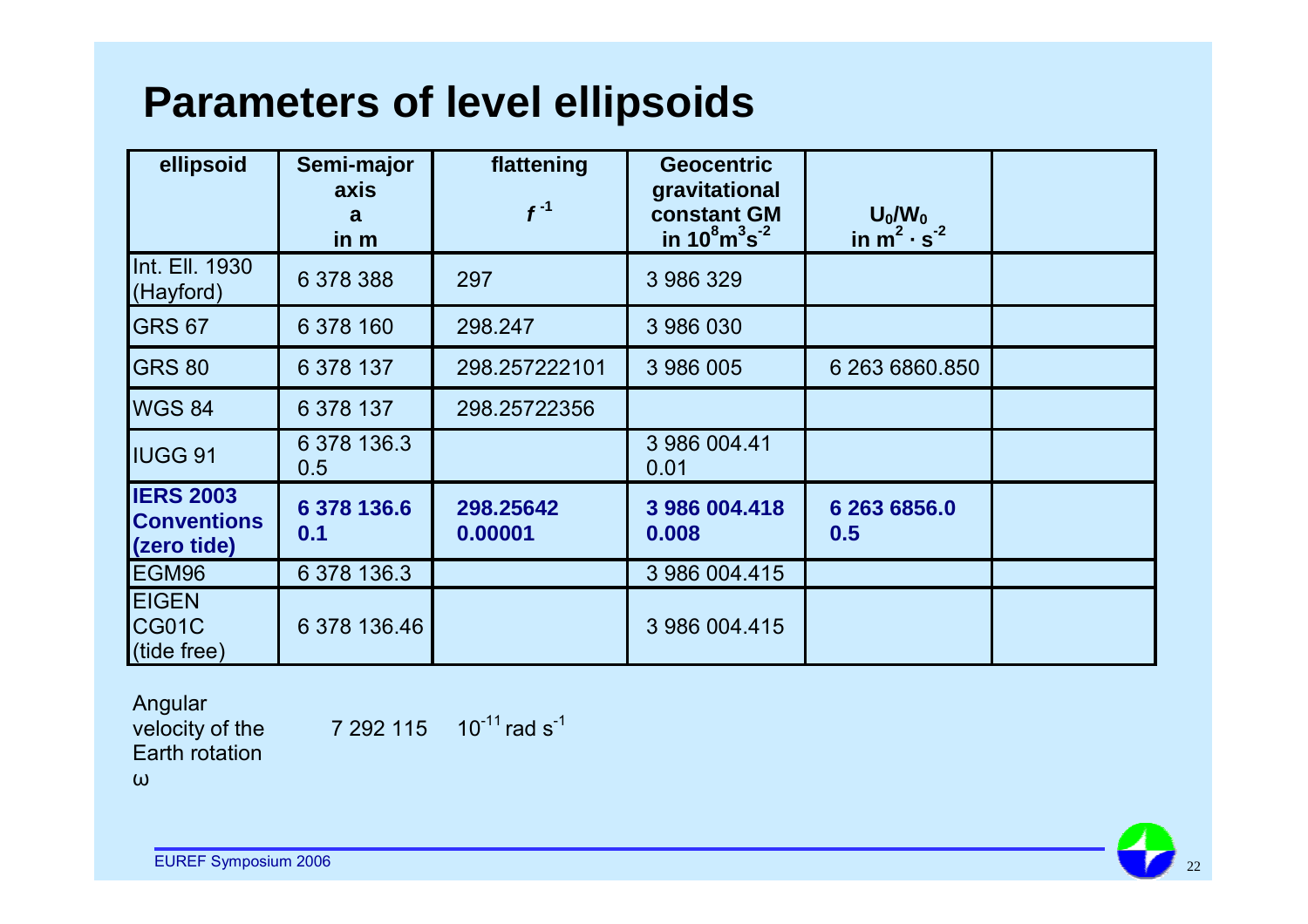### *GPS/levelling heights compered with GGM´s*

| <b>Area</b>                | No of<br>points             | <b>Reference</b><br>ellipsoid | <b>GGM</b>                                 | <b>RMS</b> | bias*   | bias*<br><b>IERS</b><br>2003 |                                                                       |
|----------------------------|-----------------------------|-------------------------------|--------------------------------------------|------------|---------|------------------------------|-----------------------------------------------------------------------|
| <b>EUVN</b>                | 96                          | <b>GRS 80</b>                 | EGM96                                      | 0.43       | $-0.51$ | $-0.11$                      |                                                                       |
| <b>EUVN</b>                | 96                          | $a = 6378136.3$<br>m          | <b>EGM 96</b>                              | 0.43       | $+0.19$ |                              |                                                                       |
| <b>EUVN</b>                | 96                          | <b>GRS 80</b>                 | EGG97                                      | 0.19       | $+0.02$ |                              |                                                                       |
| <b>EUVN</b>                | 96                          | <b>GRS 80</b>                 | <b>CG01C</b>                               | 0.28       | $-0.61$ | $-0.21$                      |                                                                       |
| <b>EUVN</b><br>(H. Denker) | 96                          | <b>GRS 80</b>                 | <b>CG03CEG</b><br>(GRS 80)                 | 0.12       | 0.40    | $-0.13$                      |                                                                       |
| Germany                    | 680                         | <b>GRS 80</b>                 | <b>EGM 96</b>                              | 0.29       | $-0.62$ |                              |                                                                       |
| Germany                    | 680                         | <b>GRS 80</b>                 | <b>EGG 97</b>                              | 0.10       | $+0.07$ |                              | H <sup>NAP</sup>                                                      |
| Germany                    | 680                         | <b>GRS 80</b>                 | GCG05                                      | 0.02       | $+0.01$ |                              | $W_{\text{gauge}} = W_{\text{g}} = \text{const.}$<br>N <sup>GGM</sup> |
|                            |                             |                               | $W_{\alpha E} = U_{\alpha E}$              |            |         |                              |                                                                       |
|                            | <b>EUREF Symposium 2006</b> | R                             | $U_{\alpha x}$<br>ellipsoid U <sub>s</sub> |            |         |                              |                                                                       |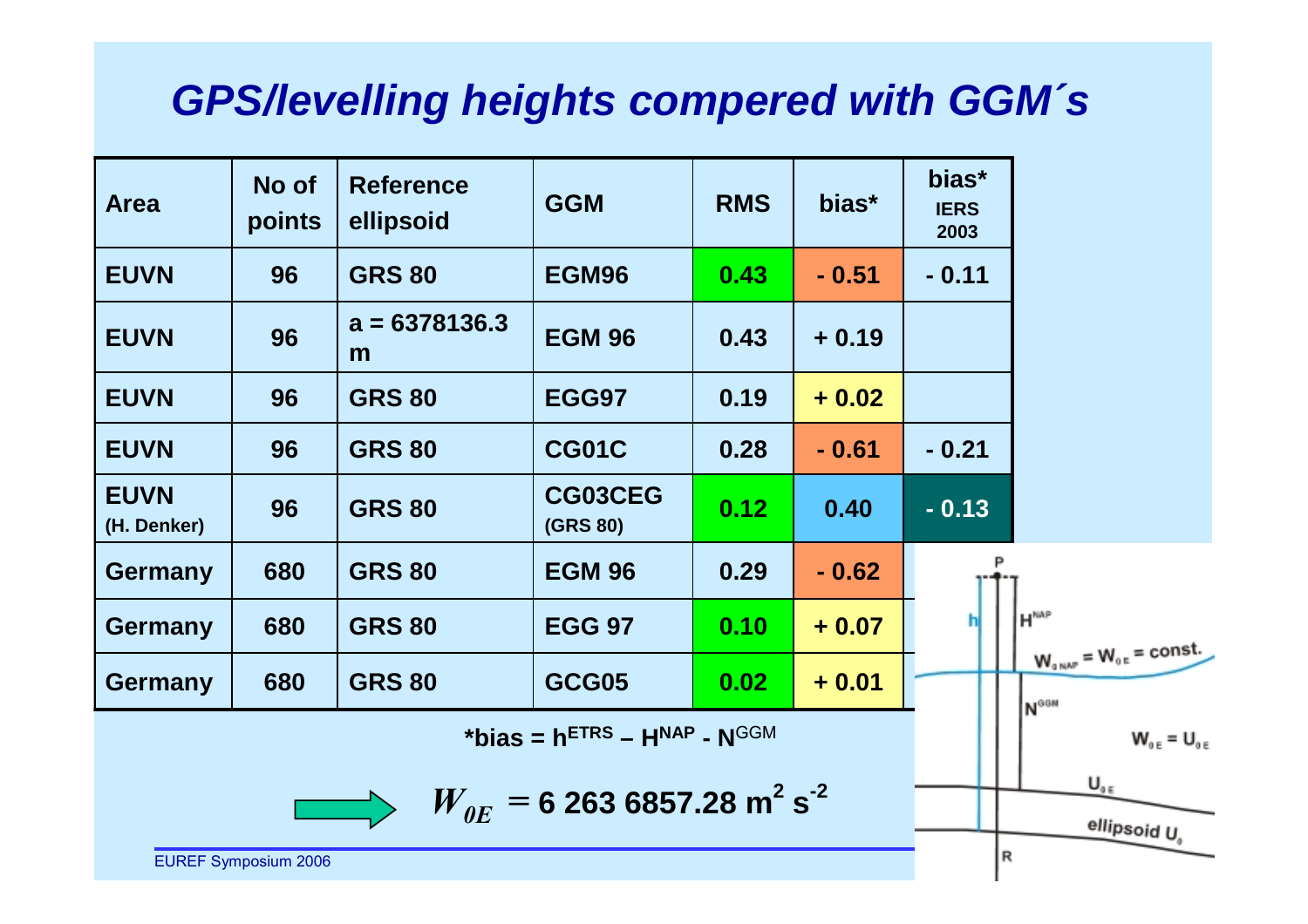## **V. Summary and Outlook, Next Steps**

- • **New UELN adjustment 2007, all participating countries are asked to contribute up-to-date data**
- •**Fixing the EVRS2000 datum (NAP)**
- •**Using the ECGN for EVRS time evolution**
- • **Using IAG EGG 2007 solution (on basis of a IAG GGM)**
- $\bullet$ **Alignment to IVRS**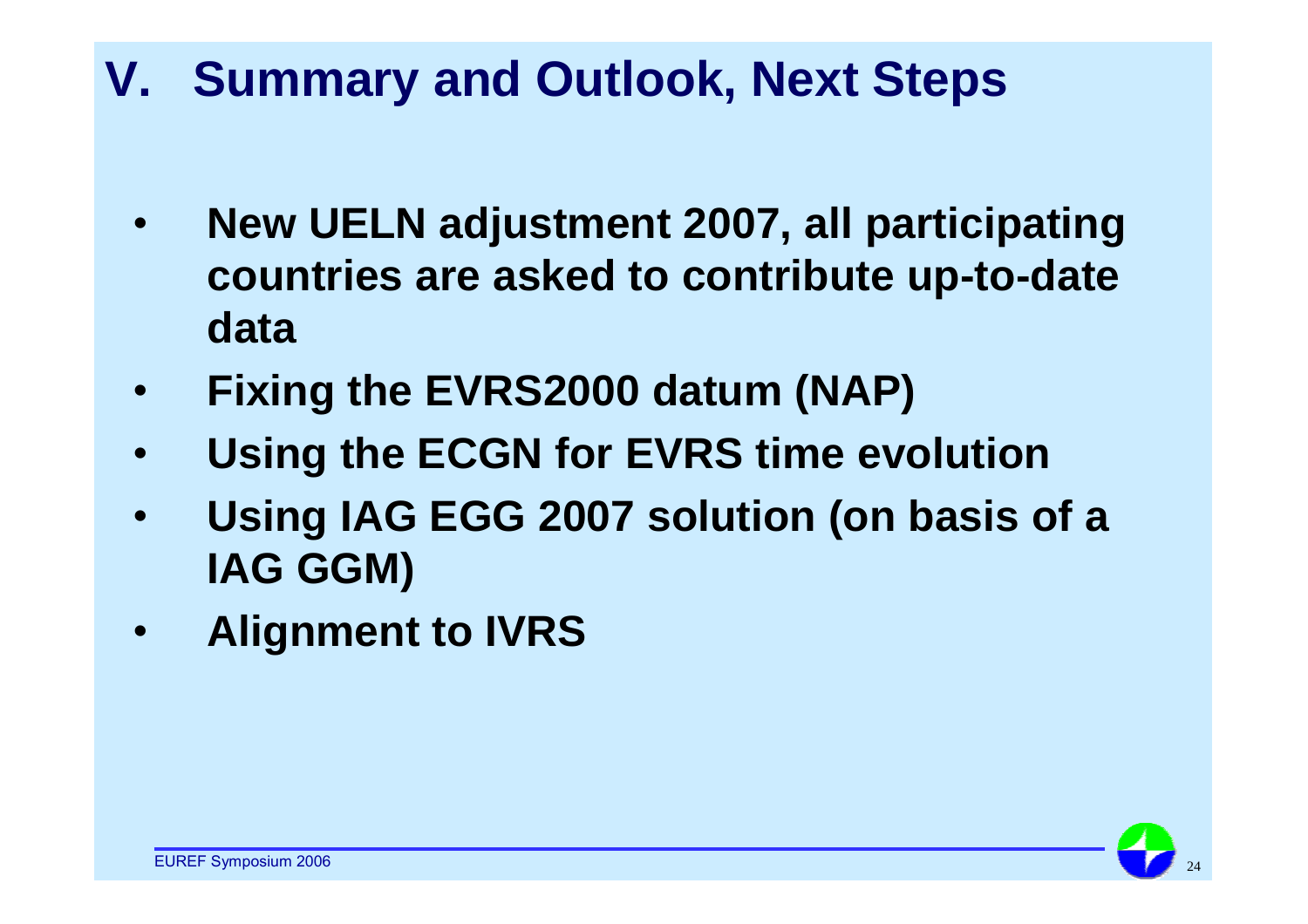# **V. Summary and Outlook, Next Steps**

**(1) Selection of identical levelling points** *(UELN-DC together with participating countries) Sept. 2006* **(2) Selection of ECGN/EVRS datum points and determination of all measure elements**

*(Responsible agencies) Dec. 2006*

#### **(3) New adjustment of the UELN** *(UELN-DC) Feb. 2007*

**(4) Time series analysis of ECGN stations**

*Beginning Jan. 2007*

**(5) Full parameter determination with EGG07 and IVRS realization**

*Sep. 2007*